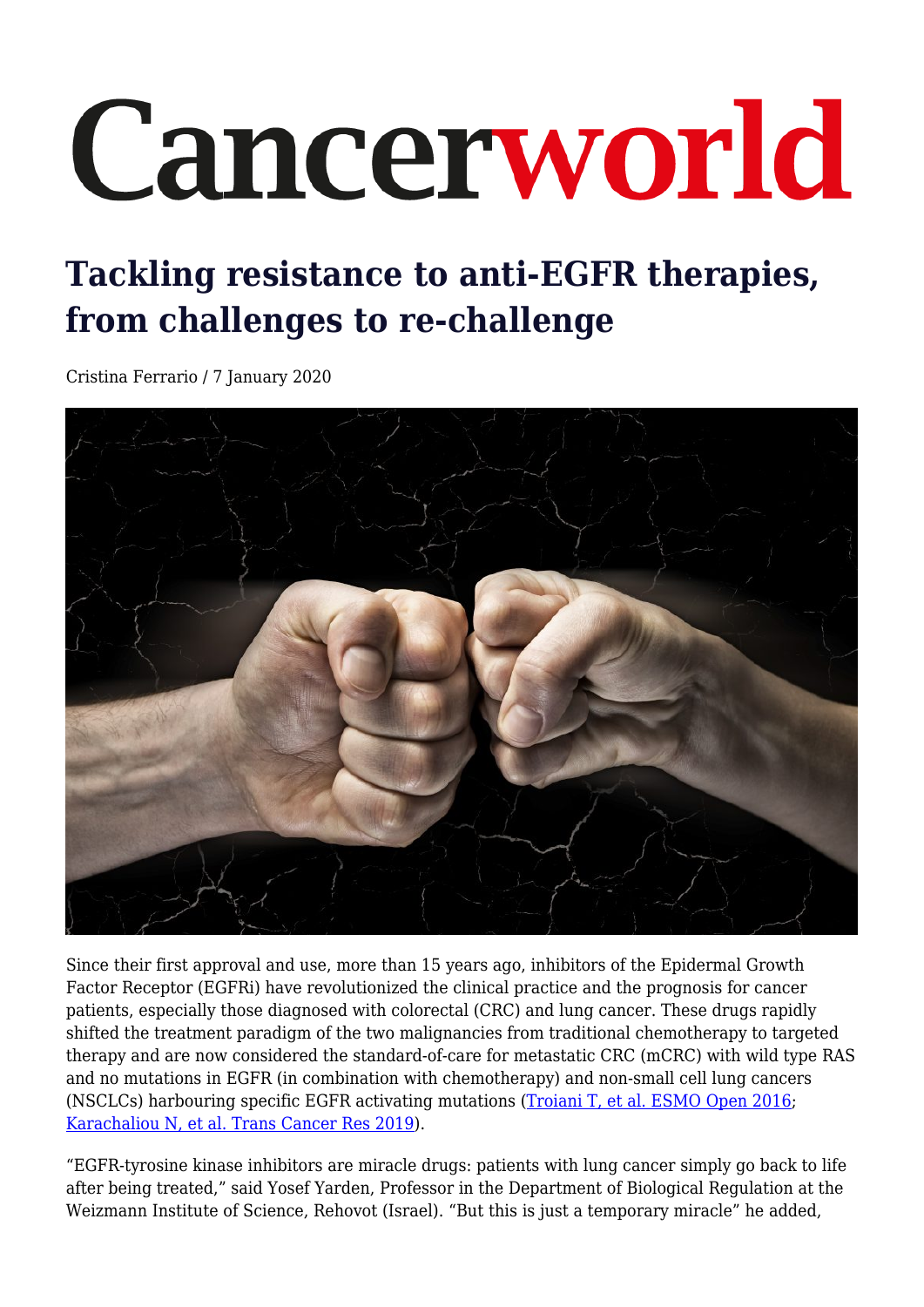highlighting one of the major challenges anti-EGFR therapy comes with: resistance, that usually occurs about one year after starting the treatment [\(Sullivan I, Planchard D. Front Med \(Lausanne\)](https://www.frontiersin.org/articles/10.3389/fmed.2016.00076/full) [2017;](https://www.frontiersin.org/articles/10.3389/fmed.2016.00076/full) [Zhang Y-C, et al. Cancer Letters 2019;](https://doi.org/10.1016/j.canlet.2019.05.044) [Takeda M, Nakagawa K. J. Mol. Sci. 2019\)](https://doi.org/10.3390/ijms20010146). "No doubt that resistance is the biggest clinical issue we must deal with before and while treating patients with these drugs" stated Fortunato Ciardiello, Professor of Medical Oncology and Dean of the School of Medicine and Surgery, Università degli studi della Campania Luigi Vanvitelli, Naples (Italy).

#### **What are we talking about?**

In 1986, the Nobel Prize in Physiology or Medicine was awarded to Italian biologist Rita Levi-Montalcini and the American biochemist Stanley Cohen "for their discoveries of growth factors", the latter mainly focusing on epidermal growth factor (EGF) ([The Nobel Prize in Physiology or Medicine](https://www.nobelprize.org/prizes/medicine/1986/summary/) [1986. NobelPrize.org\)](https://www.nobelprize.org/prizes/medicine/1986/summary/). With a history started in the mid-'50s of the last century, EGF and its receptor (EGFR) suddenly started playing a pivotal role in basic and clinical research, leading researchers to gain a deep knowledge of physiological and pathological roles of these molecules, as well as their structural and molecular characteristics. The transmembrane protein EGFR is involved in tumour growth, survival and immune-escape and it is now considered one of the most potent genes commonly altered in cancers.

Moving from the bench to the bedside, targeting EGFR tyrosine kinase activity headed to the development of many cancer therapeutics ([Thomas R, Weihua Z. Front Onc. 2019;](https://doi.org/10.3389/fonc.2019.00800) [Troiani T, et al.](https://esmoopen.bmj.com/content/1/5/e000088) [ESMO Open 2016;](https://esmoopen.bmj.com/content/1/5/e000088) [Karachaliou N, et al. Trans Cancer Res 2019\)](http://tcr.amegroups.com/article/view/24920/19756). Two classes of drugs have been specifically developed targeting EGFR and are currently approved – as previously mentioned – for use in the setting of metastatic CRC and NSCLC, respectively: monoclonal antibodies (mAbs) and tyrosine kinase inhibitors (TKIs). As first postulated by John Mendelsohn and Gordon Sato in 1980, mAbs against EGFR (namely cetuximab and panitumumab) prevent ligand binding to the receptor, thus inhibiting the activation of the specific tyrosine kinase cascade of events and, consequently, blocking cancer cell proliferation.

As far as it concerns TKIs, small molecules competing with ATP in binding to the intracellular TK domain of EGFR [\(Troiani T, et al. ESMO Open 2016\)](https://esmoopen.bmj.com/content/1/5/e000088), three generations of drugs are now available. First-generation TKIs (erlotinib, gefitinib) are active in patients with diseases harbouring sensitizing mutations in EGFR TK domain, while second-generation drugs (afatinib, dacomitinib) were developed to overcome resistance to first-generation TKIs due to the acquisition of T790M mutation in the TK domain of EGFR. The simultaneous inhibition of the mutated and wild-type form of the receptor leads to dose-limiting toxicities for the second generation of TKIs and determined the development of a third-generation of TKIs (osimertinib), with increased specificity for T790M mutation and a low inhibitory effect on wild-type EGFR [\(Westover D, et al. Annals Oncol 2018;](https://doi.org/10.1093/annonc/mdx703) [Sullivan I, Planchard D. Front Med \(Lausanne\) 2017;](https://www.frontiersin.org/articles/10.3389/fmed.2016.00076/full) [Zhang Y-C, et al. Cancer Letters 2019\)](https://doi.org/10.1016/j.canlet.2019.05.044).

## **Resistant (or sensitive) to the bone**

Several clinical studies demonstrated that EGFR targeted therapies are highly effective in sensitive cancers, improving progression-free survival (PFS), objective response rates (ORRs) and quality of life while decreasing toxicity compared to previous standards-of-care ([Yamaoka T, et al. Int J Mol](https://doi.org/10.3390/ijms18112420) [Sci. 2017](https://doi.org/10.3390/ijms18112420); [Karachaliou N, et al. Trans Cancer Res 2019](http://tcr.amegroups.com/article/view/24920/19756)). But a glitch is just behind the corner, being that sensitive cancers actually represent a limited fraction of all CRC and NSCLC. "In both colorectal and lung neoplasms, the indication for anti-EGFR drugs includes only selected population of patients" Ciardiello explained, stressing the concept of innate resistance and activating (also called "sensitizing") mutations that must be taken into account when choosing the best therapeutic approach. Starting from CRC, the expert reminded that anti-EGFR mAbs can only be used in patients with wild-type RAS (both KRAS and NRAS) cancers, accounting for about 40% of all mCRCs, and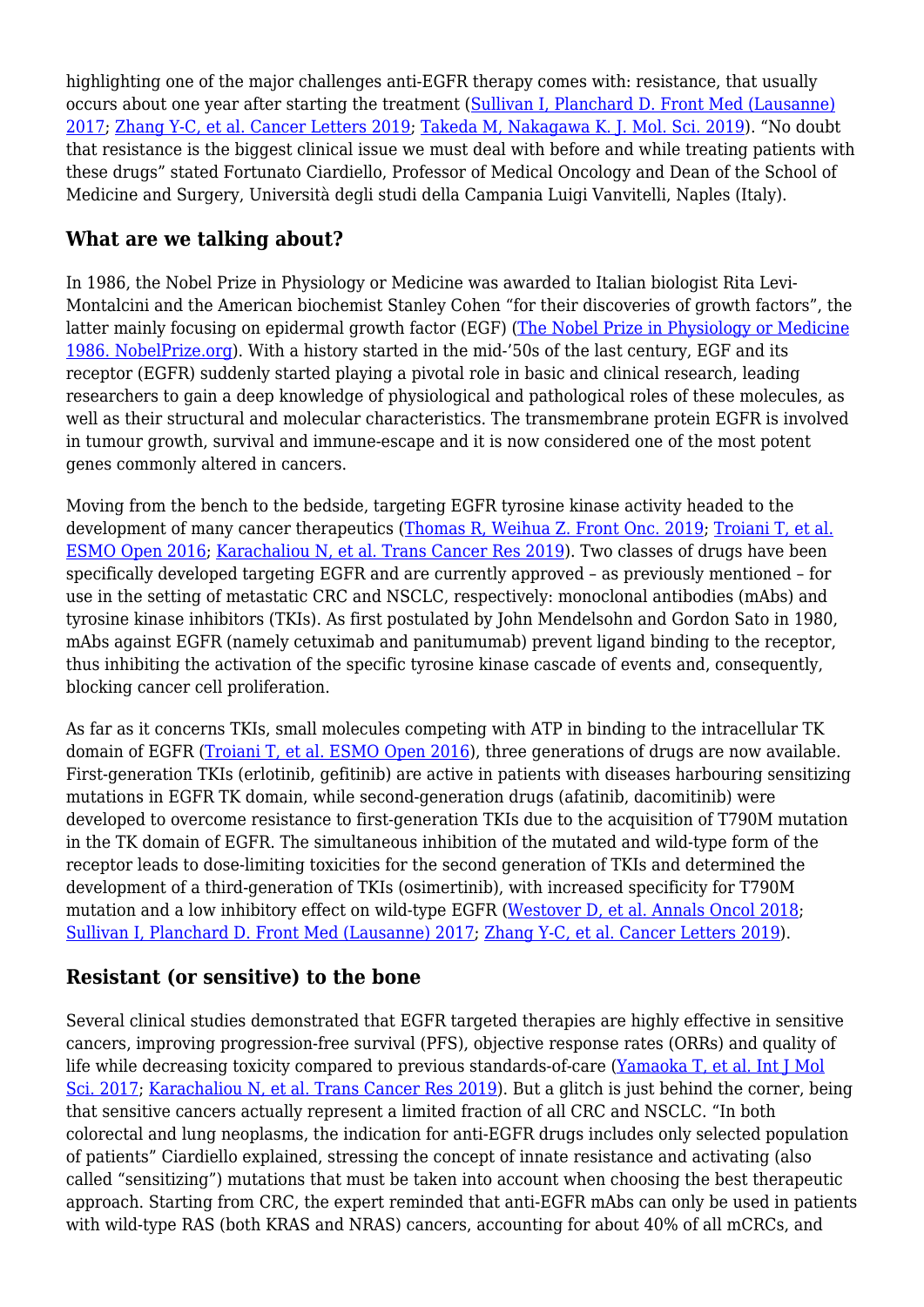that mABs are more effective in left-side primary tumours. Shifting the attention to NSCLC, it's clear that the percentage of patients who can benefit from EGFR TKIs is even lower. The presence of sensitising mutations in the EGFR TK domain of the receptor is, in fact, necessary for these drugs to be effective. The most common, accounting for 90% EGFR mutation in the clinic, are deletions in exon 19 and L858R mutation in exon 21 [\(Yamaoka T, et al. Int J Mol Sci. 2017](https://doi.org/10.3390/ijms18112420); [Westover D, et al.](https://doi.org/10.1093/annonc/mdx703) [Annals Oncol 2018](https://doi.org/10.1093/annonc/mdx703)). "In the so-called Western countries sensitising mutations are detected in 12-15% of the cases, while in Eastern Asia they are more common, usually in a 30-35% range, reaching 50% in specific populations" said professor Yarden. "Moreover, we know that EGFR sensitising mutations are mostly found in non-smokers, are more common in women – most of them in their childbearing age – than in men. Why this happens is not yet clear" he added.

#### **Dynamic landscapes**

Almost all patients treated with an anti-EGFR drug, both mABs or TKIs, develops resistance even after an impressive initial response. In recent years, many mechanisms of acquired resistance to EGFR inhibitors have been elucidated, showing a very dynamic molecular and cellular landscape and a great number of different processes involved. To make a long story short, is it possible to cluster resistance mechanisms at least in three major groups: gene mutations, activation of alternative pathways and phenotypic transformation ([Yamaoka T, et al. Int J Mol Sci. 2017;](https://doi.org/10.3390/ijms18112420) [Parseghian CM, et](https://clincancerres.aacrjournals.org/content/25/23/6899.long) [al. Clin Cancer Res. 2019](https://clincancerres.aacrjournals.org/content/25/23/6899.long)). For example, the emergence of the missense T790M mutation within exon 20 of EGFR is the predominant mechanism of resistance to first- and second-generation TKIs, occurring in 50-70% of patients progressing after treatment [\(Sullivan I, Planchard D. Front Med](https://www.frontiersin.org/articles/10.3389/fmed.2016.00076/full) [\(Lausanne\) 2017;](https://www.frontiersin.org/articles/10.3389/fmed.2016.00076/full) [Zhang Y-C, et al. Cancer Letters 2019\)](https://doi.org/10.1016/j.canlet.2019.05.044). "Unfortunately, resistance also occurs after the use of third-generation TKIs like osimertinib due to several mechanisms like the emergence of a tertiary mutation, namely C797S" claimed Yarden. Activation of alternative pathways, including upregulation of other members of EGFR family (HER2 or HER3) or mutation in BRAF can also be involved in acquired resistance, as well as the transformation from NSCLC to SCLC (small cell lung cancer) or epithelial-mesenchimal transition of cancer cells [\(Yamaoka T, et al. Int J Mol Sci. 2017](https://doi.org/10.3390/ijms18112420); [Westover D, et al. Annals Oncol 2018](https://doi.org/10.1093/annonc/mdx703); [Parseghian CM, et al. Clin Cancer Res. 2019\)](https://clincancerres.aacrjournals.org/content/25/23/6899.long). "This is a very complex scenario, but the good news is that many of the players involved in acquired resistance can be studied as potential targets for new therapies to prevent, delay or overcome resistance" Ciardiello added.

#### **Stepping out the box**

Progress has been made in identifying cellular and molecular mechanisms responsible for resistance to anti-EGFR drugs. Nonetheless, the question remains on how to counteract this phenomenon. When resistance occurs, patients are often treated with chemotherapy, alone or in combination with other drugs (e.g., anti-angiogenic drugs). It could definitely work in some cases even if, as recently reported in a paper published in Cancer Letters, "novel agents with higher potency, broader selectivity and better intracranial activity are urgently needed" [\(Zhang Y-C, et al. Cancer Letters](https://doi.org/10.1016/j.canlet.2019.05.044) [2019\)](https://doi.org/10.1016/j.canlet.2019.05.044). New drugs are in fact under development still targeting the EGFR TK activity but, getting a glimpse to the known resistance mechanisms, it appears that TK activity is only the beginning of the story and it could be worth looking a little bit further. "We could think, for example, to use different approaches targeting both the kinase activity of EGFR and alternative pathways" said Yarden. In his laboratory, experiments are ongoing in mice carrying human tumours (xenografts) using a double anti-EGFR strategy (mAb + TKI) together with a blockage of human epidermal growth factor receptor 2 (HER2), somehow activated after EGFR inhibition. "This combination showed a very strong synergistic effect and all the tumours disappeared during the treatment. As observed with other therapies, also this triple regimen failed to cure patients: the tumour always comes back if we stop administering the drugs" Yarden explained. Good results have been observed also in mCRC,